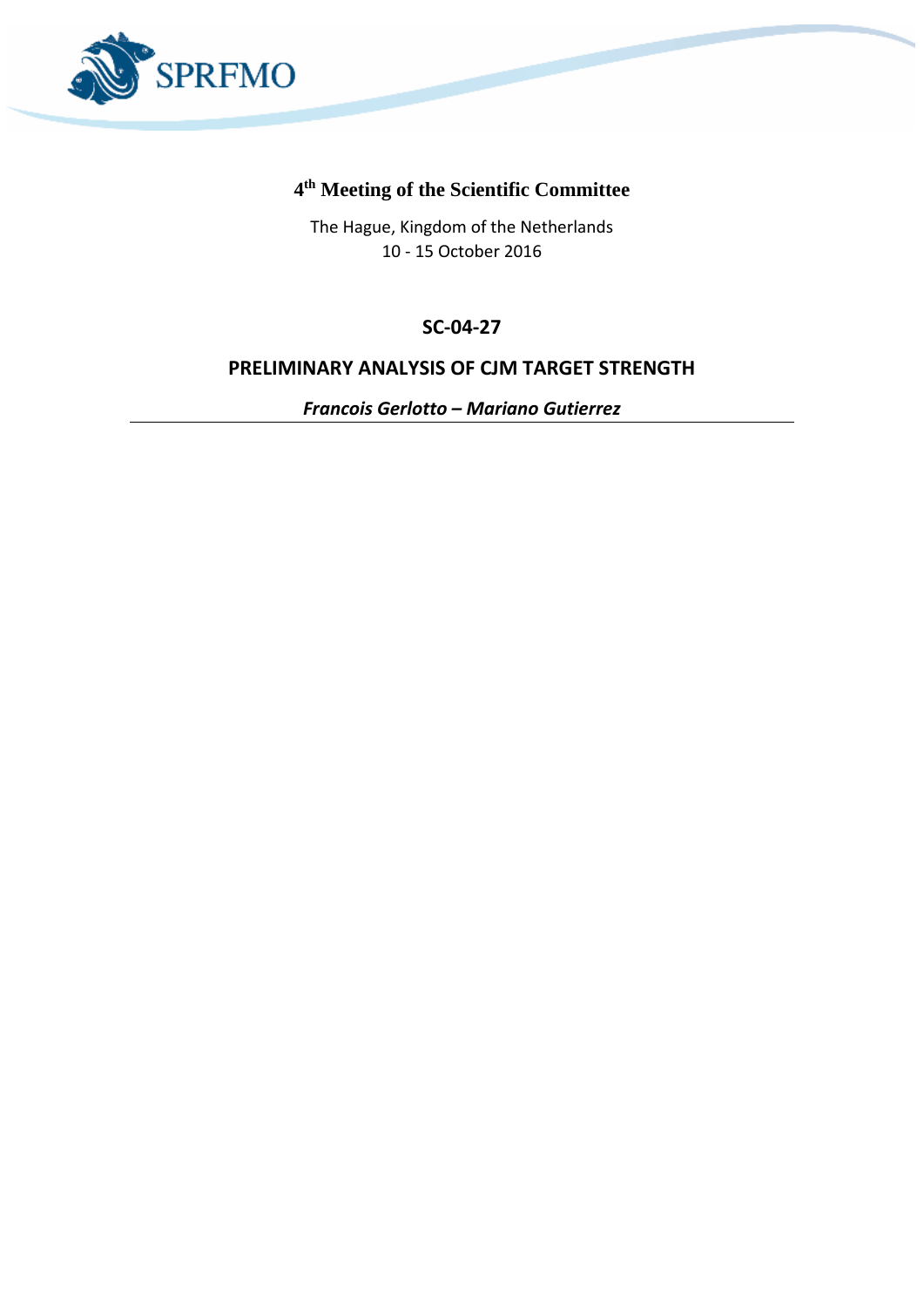South Pacific Regional Fisheries Management Organization 4th Scientific Committee Meeting The Hague, Netherlands, 9-16 October, 2016

### **PRELIMINARY ANALYSIS OF CJM TARGET STRENGTH**

Francois Gerlotto<sup>1</sup> and Mariano Gutierrez<sup>2</sup>

1 IREA, Montpellier, France <sup>2</sup>Universidad Nacional Federico Villareal, Lima, Peru

#### **INTRODUCTION**

Abundance estimates using underwater fisheries acoustics is basically obtained applying echointegration methods. The principle of echo-integration consists in integrating and summing all the fish echoes received along transects. Assuming the statistical scheme of the survey design is satisfactory, the abundance is obtained by transforming the total echo in number of fish of a given individual weights by dividing the total echo by the individual echo, then multiply the number of fish by the mean weight of the fish. The value of this individual echo represents the key and the most critical point in the method, because any error on the measurement of this index of individual echo will directly affect the total biomass. This index is represented in decibel units by the Target Strength. Therefore knowing the real value of TS for a species is a priority.

### **METHOD**

The biomass estimate (for the simple case of a single species) is:

B = W . S<sub>A</sub> / (1852<sup>2</sup> . 4
$$
\pi
$$
 . 10<sup>TS/10</sup>) in g.m<sup>-2</sup>

where

B: total biomass S<sup>A</sup> : total backscattering coefficient (total echo)

TS: target strength of fish

This specific value of backscattering coefficient of a fish depends on its geometry and physical reflectivity. It is represented ion decibel units by the Target Strength (TS), which is the logarithmic representation of  $\sigma_{\text{bs}}$ .



Figure 1. Backscatteri[ng properties of a fish](http://enciclopedia.us.es/index.php/Imagen:Esfera.png)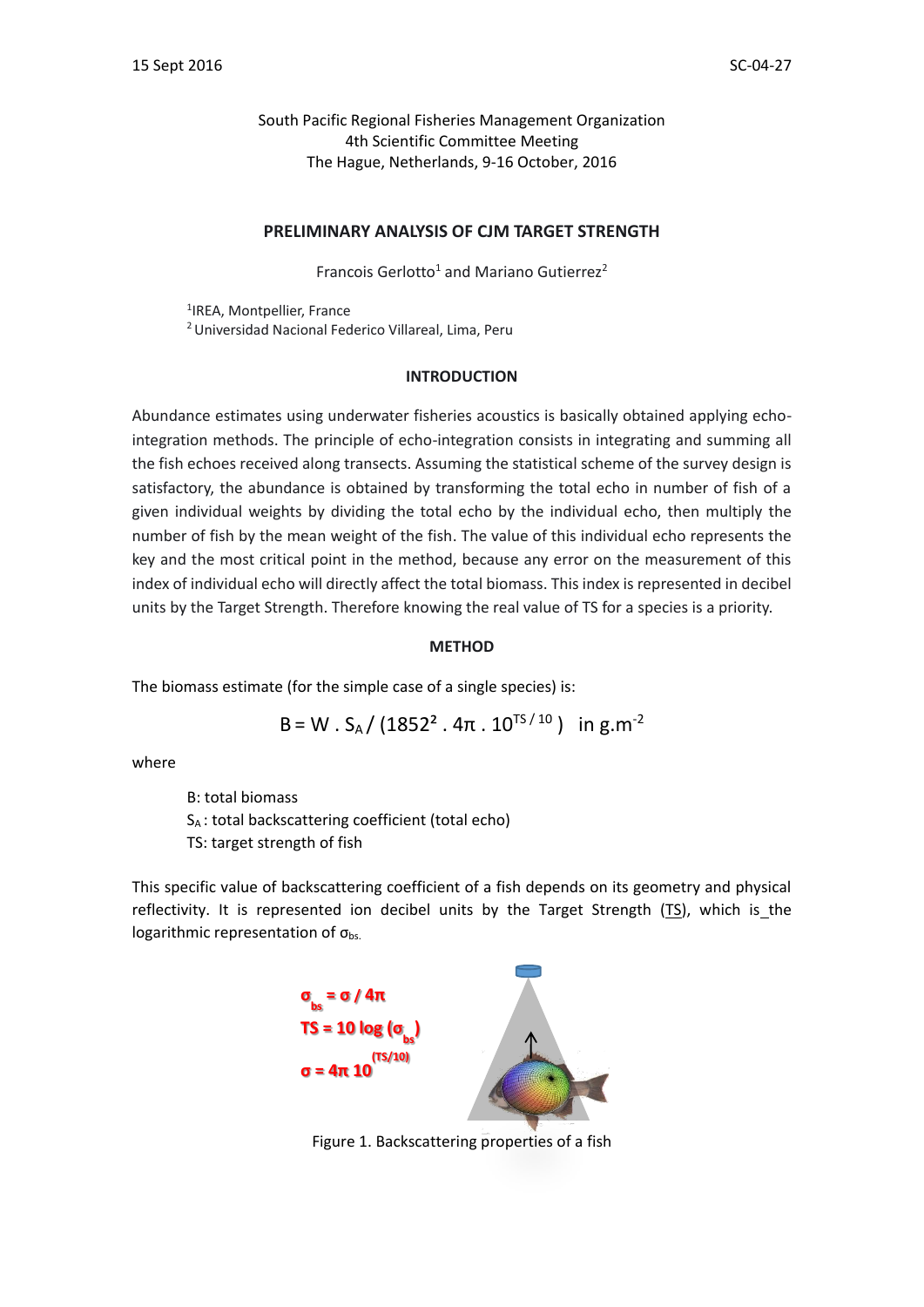The TS is a decibel transformation of the backscattering coefficient  $\sigma_{bs}$  of a target. The backscattering coefficient characteristics  $\sigma_{bs}$  of the fish is usually assumed as represented by the surface of the backscattering cross section (perpendicular to the beam axis).

The practical measurement of the TS is obtained through:

$$
\mathsf{ts} = \mathsf{I} \big/ \mathsf{I} \big|_{\mathsf{i}} \qquad \qquad \text{or in dB:} \qquad \mathsf{TS} = \mathsf{10} \log \big( \mathsf{I} \big/ \mathsf{I} \big|_{\mathsf{i}} \big)
$$

where

I i : intensity of incident wave I r : intensity of reflected wave

Foote (1987; 1997) proposed a standard equation for the TS, based on the assumption that the echo of a fish is proportional to the backscattering cross section, which is assimilated to a surface, i.e. proportional to the square length  $L^2$  (or 20.log L in decibel units). This standard TS equation (named equation  $b_{20}$ ) was adopted by the Fisheries Acoustics community:

### $TS = 20 log L + b$

Each Institutes performed experiments for measuring the fish target strength. Some of these results have been published (see bibliographical list below). We give as an example in table 1 the list of TS adopted by IMARPE for the main resources inside Peru's jurisdictional zone.

Table 1. TS equations for the main species used by IMARPE for abundance estimates.<br>Especie Revealed TS

| <b>Especie</b>  | Ecuación TS                      | <u>Rango</u>     | Fecha     |
|-----------------|----------------------------------|------------------|-----------|
|                 |                                  |                  |           |
| Krill           | $TS_{120} = 20$ Log L - 92.7     | 20 a 50 mm       | 1998      |
| Anchoveta       | $TS_{120} = 20$ Log L - 77,5     | Moda 13.5 cm     | 1997      |
|                 | $TS_{38} = 20$ Log L - 78.9      | 10-16 cm         | 1998      |
|                 | $TS_{120} = 20$ log L - 76.25    | 10-13 cm         | 1998      |
|                 | $TS_{120} = 20$ Log L - 78.5     | 11.5 a 14.5 cm   | 1999      |
|                 | $TS_{38} = 20$ Log L - 77.35     | 13.5 a 16 cm     | 2001      |
|                 | $TS_{38} = 20$ Log T $- 81.2$    | 5.5 a 10.5 cm    | 2000      |
|                 | $TS_{120} = 20$ Log L - 82,2     | 5.5 a 9.5 cm     | 2000      |
|                 | $TS_{120} = 20$ Log L - 81.8     | 6 a 8.5 cm       | 1999      |
|                 | $TS_{38} = 29.15$ Log L - 88.98  | 5.5 a 18 cm      | 2002      |
|                 | $TS_{120} = 20$ Log L - 77.95    | 11 a 13 cm       | 2001      |
|                 | $TS_{120}$ = 33.38 Log L – 92.93 | 5 a 18 cm        | 2002      |
|                 | $TS_{120}$ = 30.25 Log L – 89.35 | 5 a 18 cm        | 2003      |
| Merluza         | $TS_{38} = 20$ Log L $- 67.6$    |                  | 1979-1999 |
|                 | $TS_{120} = 20$ Log L – 65.1     |                  | 1979-1999 |
|                 | $TS_{38} = 20$ Log L $- 65.05$   | 21 a 30 cm       | 2001      |
| Calamar Gigante | $TS_{38} = 20$ Log L $- 87.2$    | 12 a 24 cm manto | 2000      |
|                 | $TS_{120}$ = 12.57 Log L – 72.85 | 13 a 28 cm manto | 2002      |
|                 | $TS_{120} = 20$ Log L - 83.5     | 19 a 28 cm manto | 2001      |
|                 | $TS_{120} = 20$ Log L - 81.20    | 14 a 21 cm manto | 2001      |
|                 | $TS_{120} = 20$ Log L - 82.65    | 15 a 25 cm manto | 2001      |
|                 | $TS_{120} = 20$ Log L - 77.40    | 13 a 16 cm manto | 2001      |
| Bregmaceros sp  | $TS_{120} = 20$ Log L - 80.25    | 5.5 a 8 cm       | 1999      |
| Pez cinta       | $TS_{120} = 20$ Log L - 70.95    | 29 a 42 cm       | 1999      |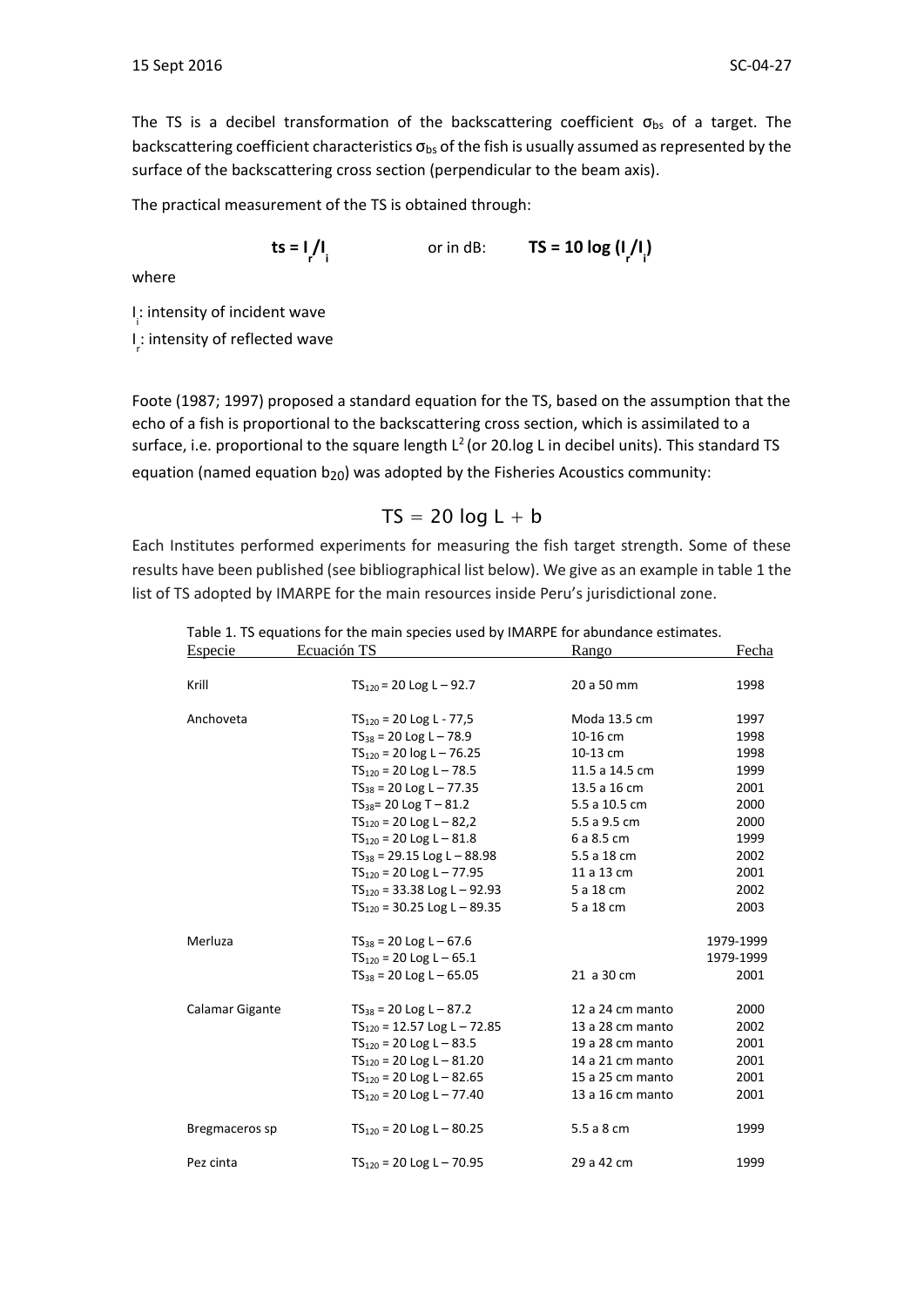| Vinciguerria              | $TS_{120} = 20$ Log L – 83.29<br>$TS_{38} = 18.3$ Log L - 81.06<br>$TS_{38} = 20$ Log L $- 82.60$                                             | 4 a 6.5 cm<br>4 a 8 cm<br>5 a 8 cm | 1999<br>2002<br>2001         |
|---------------------------|-----------------------------------------------------------------------------------------------------------------------------------------------|------------------------------------|------------------------------|
| Samasa                    | $TS_{120} = 20$ Log L – 86.57<br>$TS_{120} = 20$ Log L – 74.60                                                                                | 10 a 14.5 cm<br>12 a 15.5          | 1999<br>2001                 |
| Caballa                   | $TS_{120} = 20$ Log L – 83.09<br>$TS_{38} = 20$ Log L - 70.95<br>$TS_{120} = 20$ Log L – 70.8<br>$TS_{120} = 51.91$ Log L - 119.27 10 a 30 cm | 10 a 20 cm<br>26-30 cm<br>26-30 cm | 1999<br>1998<br>1998<br>2002 |
| Pez cinta                 | $TS = 20$ Log L $- 71.41$                                                                                                                     | 29 a 42 cm                         | 1999                         |
| Vinciguerria              | $TS = 20$ Log L $- 82.04$                                                                                                                     | 3.5 a 6.5 cm                       | 1999                         |
| Sardina                   | $TS_{120} = 20$ Log L - 74.1                                                                                                                  | 12-20 cm                           | 1998                         |
| Jurel (Jack Mackerel CJM) | $TS_{38} = 20$ Log L – 68.15                                                                                                                  | $36 - 40$ cm                       | 1998                         |
| Múnida                    | $TS_{120}$ = 40.68 Log L – 114.42<br>$TS_{120} = 20$ Log L - 91.90                                                                            | 10 a 30 mm<br>10 a 20 mm           | 2002<br>2001                 |

The definition and calculation of TS show clearly that there is a risk to obtain different results, which can dramatically transform the abundance estimates. We must keep in mind that these values are in dB, and that a 3 dB difference represent a factor 2 in arithmetic units, which would eventually affect the total biomass with the same factor. For instance, a TS calculated at -45 dB should represent a fish two times bigger than a fish with a TS calculated as -48 dB. Therefore it is essential to get good values of TS, and to produce an agreed common value or set of values in order to make the biomasses calculated by the different laboratories compatible.

#### **RESULTS**

A good example of such variability is given by Peña (2008) comparing the TS results from several experiments (fig. 2). Although in this particular figure the TS for the CJM show a good consistency, it is likely due to the small number of experiments.



Figure 2. Target-strength values of Trachurus spp. available in the literature. Dots, *T. symmetricus murphyi*; triangles, *T. t. capensis*; diamonds, *T. japonicus*. The colours correspond to the references detailed in the figure. The dotted line represents the general relation for physoclists (TS ¼ 20 log (L) 268), according to Foote (1987). From Peña, 2008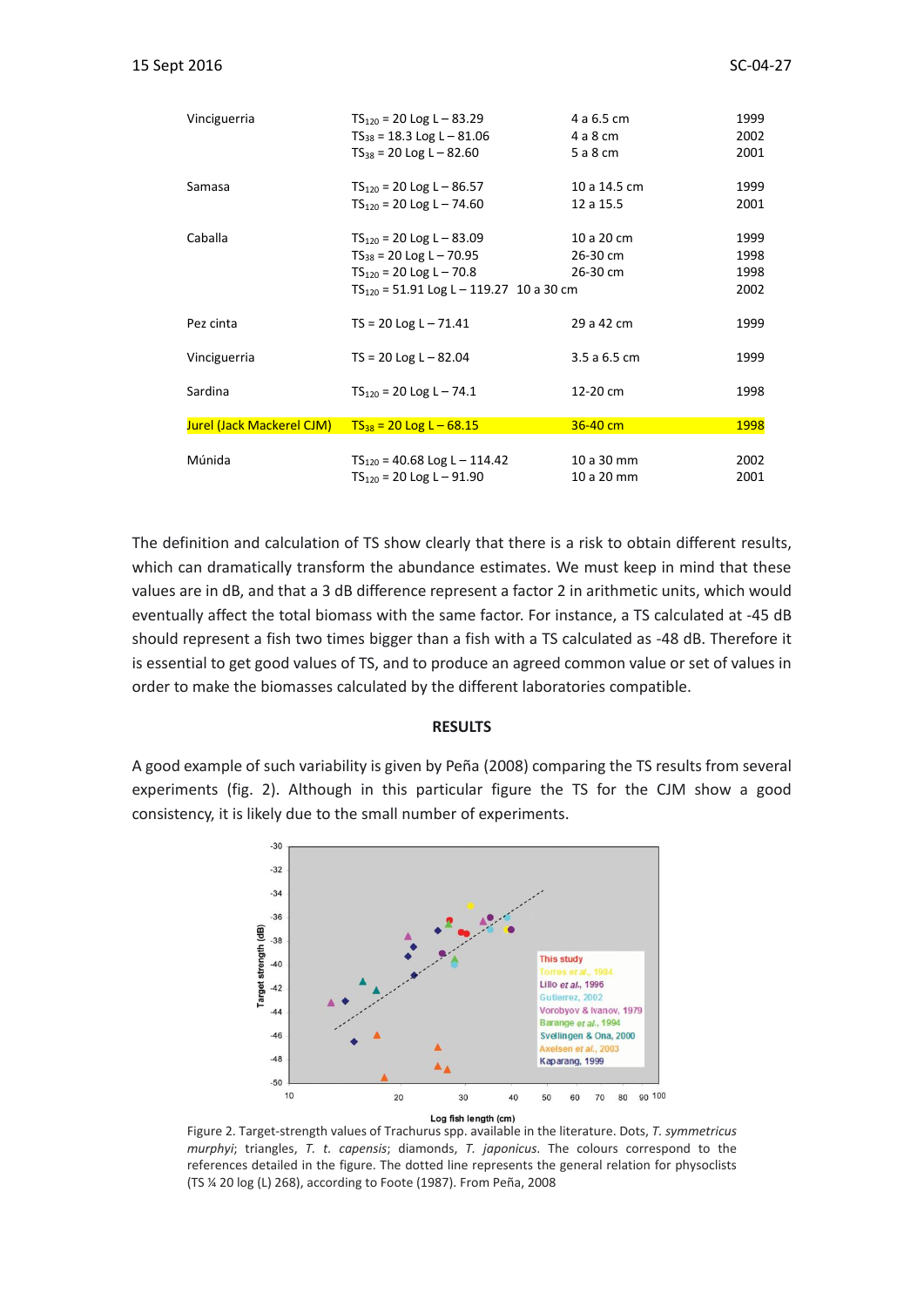1

For some other species, the figure shows that some inter-experiment differences for a fish with the same length can be above 10 dB (i.e. the biomass would be affected by a factor 10<sup>1</sup>).

To give a very preliminary image of the magnitude of the question, we give here a few values of the equation [TS=20logL+B] from the literature (table 2; a more complete table is in construction).

| Table 2. Values of CJM target strength from the literature |                                              |  |  |
|------------------------------------------------------------|----------------------------------------------|--|--|
| $TS = 20 log L - 68.9$                                     | (Lillo et al 1998)                           |  |  |
| $TS = 20 log L - 74.9$                                     | (Peña and Foote, 2008)                       |  |  |
| $TS = 20 log L - 71.1$                                     | (Peña and Foote, 2008)                       |  |  |
| $TS = 20.11 \log L - 68.67$                                | (Cordova et al. 1998; Cordova, 2008)         |  |  |
| $TS = 20 log L - 71.9$                                     | (value adopted by IMARPE from 1992 to 1998*) |  |  |
| $TS = 20$ Log L - 68.1                                     | (value adopted by IMARPE since 1998)         |  |  |
| $TS = 20$ Log L $-66$                                      | (Peña, 2008)                                 |  |  |
| $TS = 20$ Log L $-67$                                      | (Torres et al. 1984)                         |  |  |
| $TS = 20$ Log L $-68$                                      | (Gutiérrez, 2002)                            |  |  |
|                                                            |                                              |  |  |

\* Value calculated from the bibliography and especially Cordova 1998; Simmonds and MacLennan 2006)

A measurement was made in Peru in 1998 at 38 kHz (Gutierrez 2002), giving  $b_{20}$  intercept of the TS-Size regression as -68.15 dB. However all the calculations of CJM biomass in Peru have been made using Lillo et al (1995<sup>1</sup>) equation, where the  $b_{20}$  intercept is -68.91 dB. (Gutiérrez et al., 2016).

It is interesting to note the important difference between results by Peña (2008) and Peña and Foote (2008) with the other results (table 2). Gutiérrez et al (2016) give some comments on this situation: " In that study, the fish used for modelling were collected during in situ TS measurements of Chilean jack mackerel off Chile during 2003 (Peña, 2008<sup>2</sup>). As the range in mean lengths of the used three catches was so limited, only a single-parameter regression analysis was performed, namely TS = 20 log L +b<sub>20</sub>, where TS is the mean in situ TS and L the mean length in centimetres. The value of the coefficient and intercept  $b_{20}$  was -66 dB, a value different from the obtained by Peña & Foote, in which  $b_{20}$  varied between -74.9 and -72.1 dB. Some reasons were accounted to explain such a difference (using the -72.1 dB value would represent a biomass 2 times higher than previous estimations) and a conclusion was made on testing other technological approaches such as multifrequency."

We may note also that some other works used another TS function, where TS represents a value per kilo. We give here as an example the equation calculated by Robotham and Castillo (2009):

$$
TS = -32.5 \text{ dB} \cdot \text{kg}^{-1}
$$

We must also keep in mind that TS equations are given for particular frequencies. The most common frequency used by most of the research vessels are 38 and 120 kHz. It is therefore important to know what frequencies the experiments are performed with.

<sup>&</sup>lt;sup>1</sup> Lillo S, J Cordova, A. Paillaman.(1995). Target Strength measurements of hake and jack mackerel. ICES Journal of Marine Science, 53: 267-271.

<sup>2</sup> Peña, H. 2008. In situ target-strength measurements of Chilean jack mackerel (Trachurus symmetricus murphyi) collected with a scientific echosounder installed on a fishing vessel. ICES Journal of Marine Science, 65: 594–604.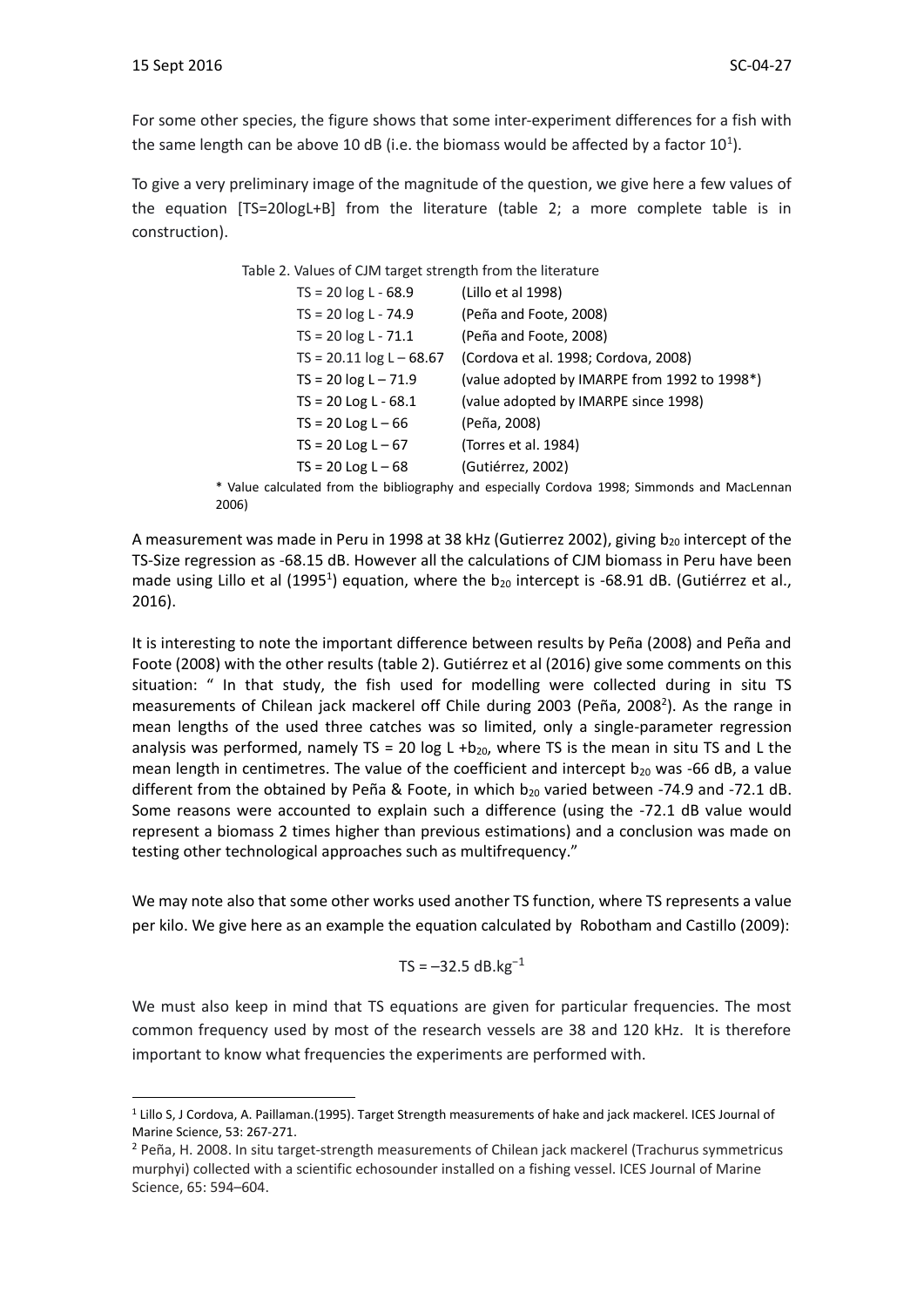For instance, Peña (2008) gave some examples of TS for different *Trachurus* species and different frequencies that are of interest (table 3)

| <b>References</b>                    | <b>b20</b> | Frequency (kHz) | <b>Species</b>         |
|--------------------------------------|------------|-----------------|------------------------|
| Mukai et al.<br>(1993)               | $-64$      | 25              | T. japonicus           |
| Vorobyov and<br><b>Ivanov</b> (1981) | $-65$      | 20              | T. t. capensis         |
| Svellingen and<br>Ona (1999)         | $-66$      | 38              | T. t. capensis         |
| This study                           | $-66$      | 38              | T. symmetricus murphyi |
| Kaparang (1999)                      | $-67$      | 70              | T. japonicus           |
| Barange and<br>Hampton (1994)        | $-67$      | 38              | T. t. capensis         |
| Torres et al.<br>(1984)              | $-67$      | 38              | T. symmetricus murphyi |
| Lillo et al. (1996)                  | $-68$      | 38              | T. symmetricus murphyi |
| Mukai et al.<br>(1993)               | $-68$      | 100             | T. japonicus           |
| Foote (1987)                         | $-68$      | 38              | Physoclists            |
| Gutierrez (2002)                     | $-68$      | 38              | T. symmetricus murphyi |
| Misund et al.<br>(1997)              | $-73$      | 38              | T. trachurus           |
| Axelsen et al.<br>(2003)             | $-75$      | 38              | T. t. capensis         |

Table 3. Values of b<sub>20</sub> for available references for *Trachurus spp* (from Peña, 2008) Table 5. Values of  $b_{20}$  from all available references for Trachurus

### **RESEARCH PROJECT**

It is important when several countries are sharing a common data base to get agreement on the TS equations to select. This is typically the case inside SPRFMO where at least 4 countries (Chile, Peru, EU, and Russia) are performing acoustic estimates. Therefore there is need to a workshop for establishing the state-of-the-art, defining the common equations already existing, and preparing common experiments in order to obtain reference TS values.

This has been recommended by the Scientific Committee in its 4<sup>th</sup> meeting in Port Vila in 2015, and the SPRFMO Task Group on Fisheries Acoustics was committed to organize this workshop. It was foreseen in the first semester of 2016, but due to the agendas of the scientists and the surveys at sea, it could not be organized prior to November, 2016. The program is given in annex. The workshop will be held from  $7<sup>th</sup>$  to  $11<sup>th</sup>$  November, in Lima, coorganized by IREA and IMARPE and sponsored by SNP.

Prior to the workshop, a small group of scientists is in charge of gathering most of the available information and produce a small document completing the present one, with the list of existing TS equations, their origins, their methodology, the frequencies, etc.

These results will be submitted to the SPRFMO Scientific Committee.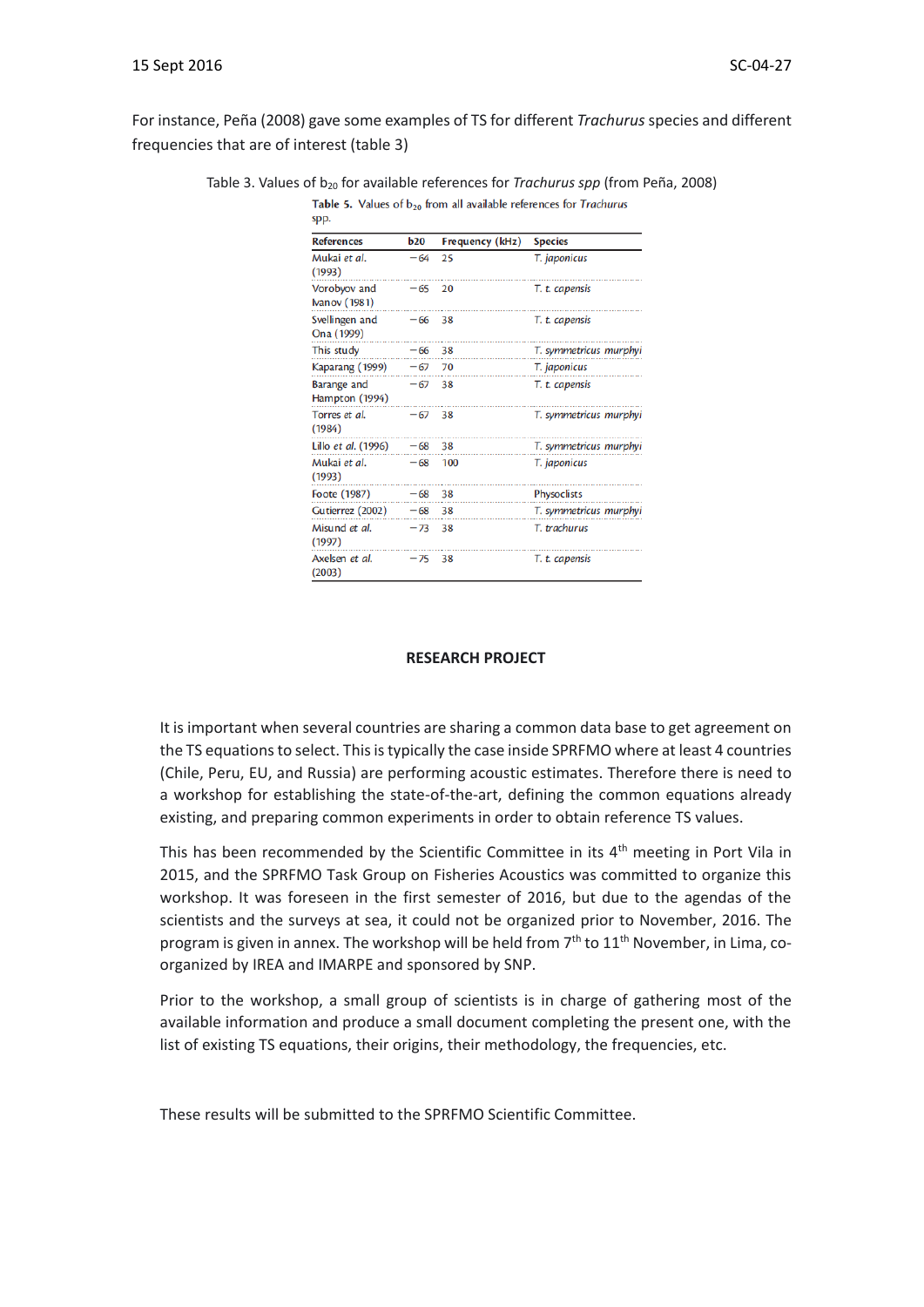### **Provisional bibliography for Target Strength of** *Trachurus* **species.**

### **(Some articles are referring to other** *Trachurus* **species than** *T. murphyi***, but it seems interesting to compare these results with those obtained on CJM)**

- Axelsen, B. E., 1999. *In Situ* TS of Cape Horse Mackerel (*Trachurus capensis)*. ICES/CIEM CM 1999/J:04, theme session J: 16 pages
- Axelsen, B.E., Bauleth-D'Almeida, G., Kanandjembo, A., 2003. In Situ Measurements of the Acoustic Target Strength of Cape Horse Mackerel *Trachurus Trachurus Capensis* Off Namibia, African Journal of Marine Science, 25:1, 239-251, DOI:10.2989/18142320309504013
- Bernasconi, M., Nøttestad, L., Axelsen B.E., Krakstad, J.-O., 2011. Acoustic observations of dusky dolphins *Lagenorhynchus obscurus* hunting Cape horse mackerel *Trachurus capensis*  off Namibia. MARINE ECOLOGY PROGRESS SERIES Vol. 429: 209–218, 2011 doi: 10.3354/meps09071
- Boswell, K.B., David Wells, F.J., Cowan, J.H. Jr., Wilson, C.A., 2010. Biomass, density and size distribution of fish associated with a large-scale artificial reef complex in the Gulf of Mexico. Bulletin of Marine Science, 86(4): 879–889, 2010
- Charef A., Ohshimo, S., Aoki I., Al Absi N., 2010. Classification of fish schools based on evaluation of acoustic descriptor characteristics Fish Sci (2010) 76:1–11 DOI 10.1007/s12562-009-0186-x
- Chu, D., Jech, J.M., Lavery, A., 2003. Inference of geometrical and behavioural parameters of individual fish from echo-trace-analysis. Deep-Sea Research I 50 (2003) 515–527
- Córdova, J., Bahamonde, R., Catasti, V., Bosic, V. 2008. Acoustic biomass of jack mackerel (*Trachurus murphyi, Nichols, 1920*) structured by size and age in the central coast off Chile. SPRFMO, Eighth International Meeting: SWG: Jack Mackerel Sub-Group, SP-08-SWG-JM-03
- Cordova J., Bahamonde R, and Catasti V. Jack Mackerel (Trachurus Murphyi, Nichols, 1920) acoustic survey in the central coast of Chile. In: Chilean Jack Mackerel WorkShop. Organized by SPRFMO and the Chilean UnderSecretary of Fishing. 30 June – 4 July 2008. FAO Regional Office for Latin America. Santiago-Chile, CHJMWS pap #11
- Cordue, P.L., Ballara, S.L., 2001. An acoustic survey of spawning hoki in Cook Strait during Winter 1999. New Zealand Fisheries Assessment Report 2001/15, April 2001.
- Cornejo, R., Koppelmann, R., 2006. Distribution patterns of mesopelagic fishes with special reference to *Vinciguerria lucetia* Garman 1899 (Phosichthyidae: Pisces) in the Humboldt Current Region off Peru. Marine Biology (2006) 149: 1519–1537 DOI 10.1007/s00227-006- 0319-z
- Demer, D.A., Zwolinski, J.P., Byers, K.A., Cutter G.R., Renfree, J.S., Sessions, T.S., and Macewicz, B.J., 2011. Acoustic-trawl surveys of Pacific sardine (*Sardinops sagax*) and other pelagic fishes in the California Current ecosystem: Part 1, Methods and an example application.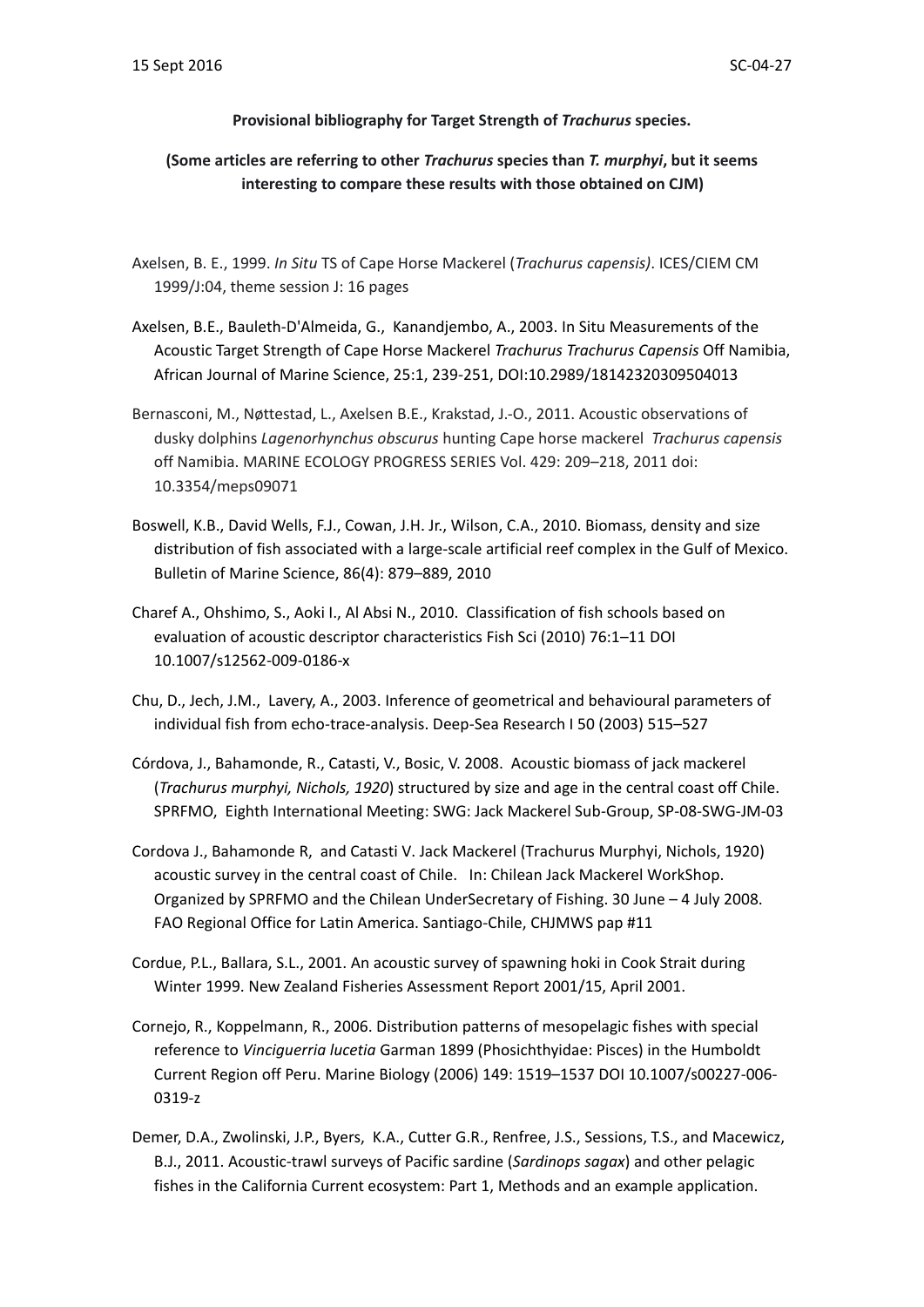April 2011 NOAA / Southwest Fisheries Science Center La Jolla, California February 2-5, 2011Agenda Item C.3.a Attachment 2 (Electronic Only) April 2011.

- Domínguez-Contreras, J.F., Robinson, C.J., Gómez.Gutiérrez, J., 2012. Hydroacoustical Survey of Near-Surface Distribution, Abundance, and Biomass of Small Pelagic Fish in the Gulf of California. Pacific Science (2012), vol. 66, no. 3:311 – 326 doi:10.2984/66.3.5
- Doray, M., Massé, J., Petitgas, P., 2012. Pelagic fish stock assessment by acoustic methods at Ifremer. May 2010, revised June 2012 – Ifremer, Centre de Nantes, Département Ecologie et Modeles pour l'Halieutique. R.INT. DOP/DCN/EMH 10- 02
- Foote, K. G. 1987. Fish target strength for use in echo-integrator surveys. Journal of the Acoustical Society of America, 82: 981–987.
- Foote, K. G. 1997. Target strength of fish. In Encyclopedia of Acoustics, Vol. 1, pp. 493–500. Ed. by M. J. Crocker. John Wiley and Sons, New York.
- Francis, R.I.C.C., 1985. Two acoustic surveys of pelagic fish in Hawke Bay, New Zealand, 1980, New Zealand Journal of Marine and Freshwater Research, 19:3, 375-389, DOI: 10.1080/00288330.1985.9516102
- Gutiérrez, M., Castillo, R., Segura, M., Peraltilla, S., Flores, M., 2012. Trends in spatio-temporal distribution of Peruvian anchovy and other small pelagic fish biomass from 1966-2009. Latin American Journal of Aquatic Research 40(3): 633-648, 2012 (International Conference: "Environment and Resources of the South Pacific")
- Gutiérrez, M., Vasquez, C., Peraltilla, S., Aliaga, A., Zuzunaga, A., Mendez, E., Yarlequé, E., Habasque, J., Gerlotto, F., Munaylla, U., 2016. Notes on the Peruvian experience on acoustic data collection and quantitative analysis of fish and macro zooplankton habitat using industry vessels. South Pacific Regional Fisheries Management Organization 4th Scientific Committee 2016
- Hückstädt, L. A., Antezana, T. 2003. Behaviour of the southern sea lion (*Otaria flavescens*) and consumption of the catch during purse-seining for jack mackerel (*Trachurus symmetricus*) off central Chile. – ICES Journal of Marine Science, 60: 1003–1011.
- Kang, M., Nakamura, T., and Hamano, A. A methodology for acoustic and geospatial analysis of diverse artificial-reef datasets. – ICES Journal of Marine Science, oi:10.1093/icesjms/fsr141.
- Kurnia, M., Iida, K., Mukai, T., 2012. Characteristics of three-dimensional target-strength of swimbladdered fish. Journal of the Marine Acoustic Society of Japan, vol. 39, No 3 :93-102
- Le Van Long and T. Aoyama, 1985. Photographic and Acoustic Techniques Applied to a Study of the Side Aspect Target Strength of Free-Swimming Fish. Bulletin of the Japanese Society of Scientific Fisheries 51(7) : 1051-1055 (1985)
- Lillo, S., Cordova, J., Paillaman, A. 1996. Target-strength measurements of hake and jack mackerel. – ICES Journal of Marine Science, 53: 267–271.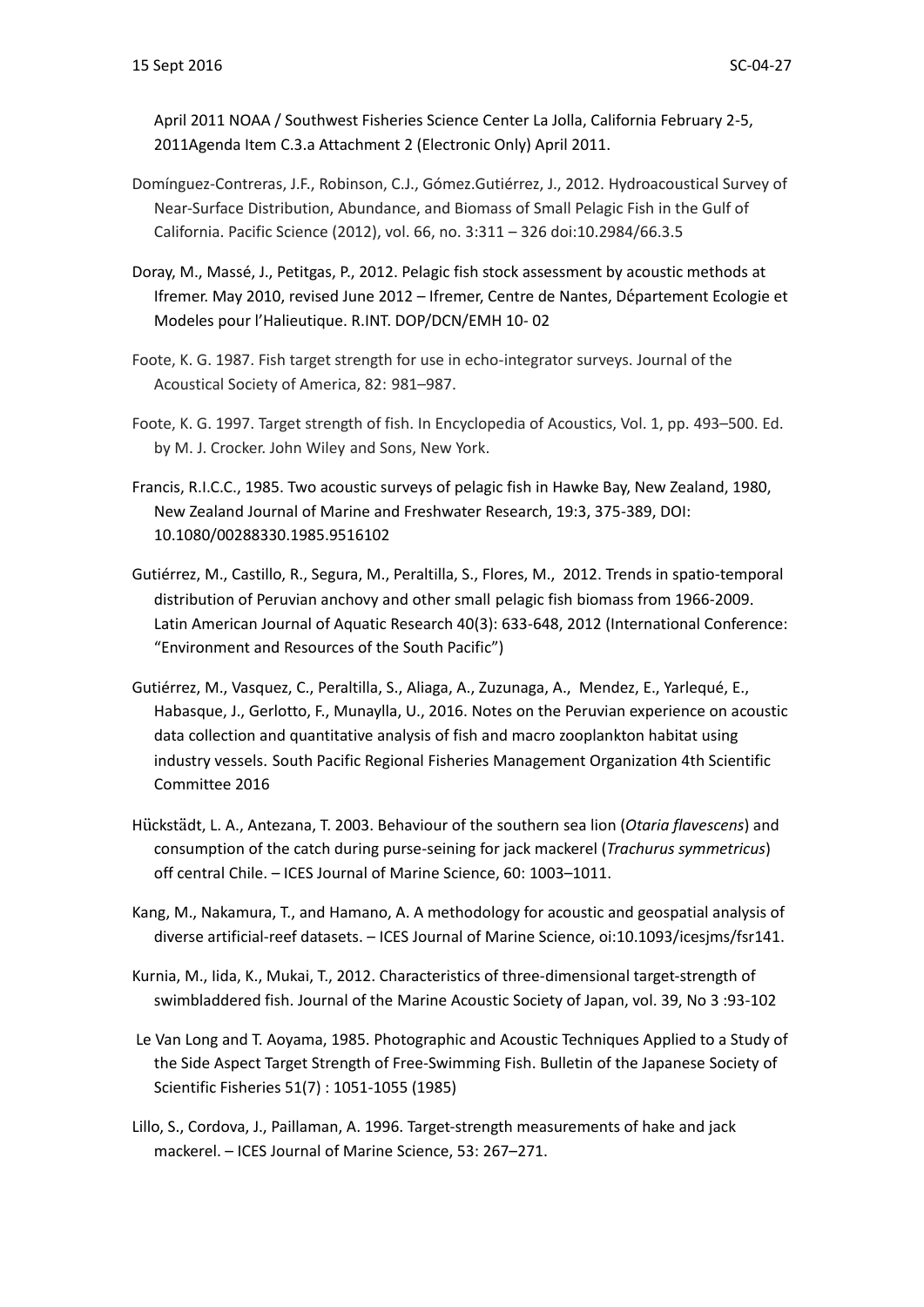- Løland, A., Aldrin, M., Ona, E., Hjellvik, V., and Holst, J. C. 2007. Estimating and decomposing total uncertainty for survey-based abundance estimates of Norwegian spring-spawning herring. – ICES Journal of Marine Science, 64: 1302–1312.
- Macaulay GJ, Peña H, Fässler SMM, Pedersen G, Ona E (2013) Accuracy of the Kirchhoff-Approximation and Kirchhoff-Ray-Mode Fish Swimbladder Acoustic Scattering Models. PLoS ONE 8(5): e64055. doi:10.1371/journal.pone.0064055
- MacCall, A.D., Staffler, G.D., Biology and fishery potential of jack mackerel (*Trachurus*  symmetricus). CALCOFI Rep. Vol XXlV 19x7
- Martins M.M., Skagen D., Marques V., Zwolinski J., Silva A, 2013. Changes in the abundance and spatial distribution of the Atlantic chub mackerel (*Scomber colias*) in the pelagic ecosystem and fisheries off Portugal. Scientia Marina 77(4) December 2013, 551-563, Barcelona (Spain) ISSN: 0214-8358 doi: 10.3989/scimar.03861.07B
- Mason, J.E., 1989. The southern California jack mackerel fishery, and the age and length composition of the catch for the 1972-73 through 1983-84 seasons. California Department of Fish and Game Marine Resources, Technical Report N° 58, 1989.
- Nakamura, T., and Hamano, A. 2009. Seasonal differences in the vertical distribution pattern of Japanese jack mackerel, *Trachurus japonicus*: changes according to age? – ICES Journal of Marine Science, 66: 000–000.
- O'Driscoll, R. L., and Macaulay, G. J. 2005. Using fish-processing time to carry out acoustic surveys from commercial vessels. e ICES Journal of Marine Science, 62: 295-305.
- O'Driscoll, R.L., Oeffner, J., Ross, O., Dunford, A.J., McMillan, P.J., 2013. Pilot acoustic survey for jack mackerel on the west coast New Zealand (JMA7). Ministry for Primary Industries, Manatu Ahu Matua, Report, ISSN 1179-5352 (online) ISBN 978-o-478-40506-4 (online) 57 pages
- Ohshimo, S., 2004. Spatial distribution and biomass of pelagic fish in the East China Sea in summer, based on acoustic surveys from 1997 to 2001. Fisheries Science, 2004; 70: 389– 400
- Peña, H. 2008. In situ target-strength measurements of Chilean jack mackerel (*Trachurus symmetricus murphyi*) collected with a scientific echosounder installed on a fishing vessel. – ICES Journal of Marine Science 65: 594–604.
- Peña, H., and Foote, K. G. 2008. Modelling the target strength of *Trachurus symmetricus murphyi* based on high-resolution swimbladder morphometry using an MRI scanner. – ICES Journal of Marine Science, 65: 1751–1761.
- Pillar, S.C., Barange, M., 1998. Feeding habits, daily ration and vertical migration of the cape horse mackerel off South Africa, South African Journal of Marine Science, 19:1, 263-274, DOI: 10.2989/025776198784126683